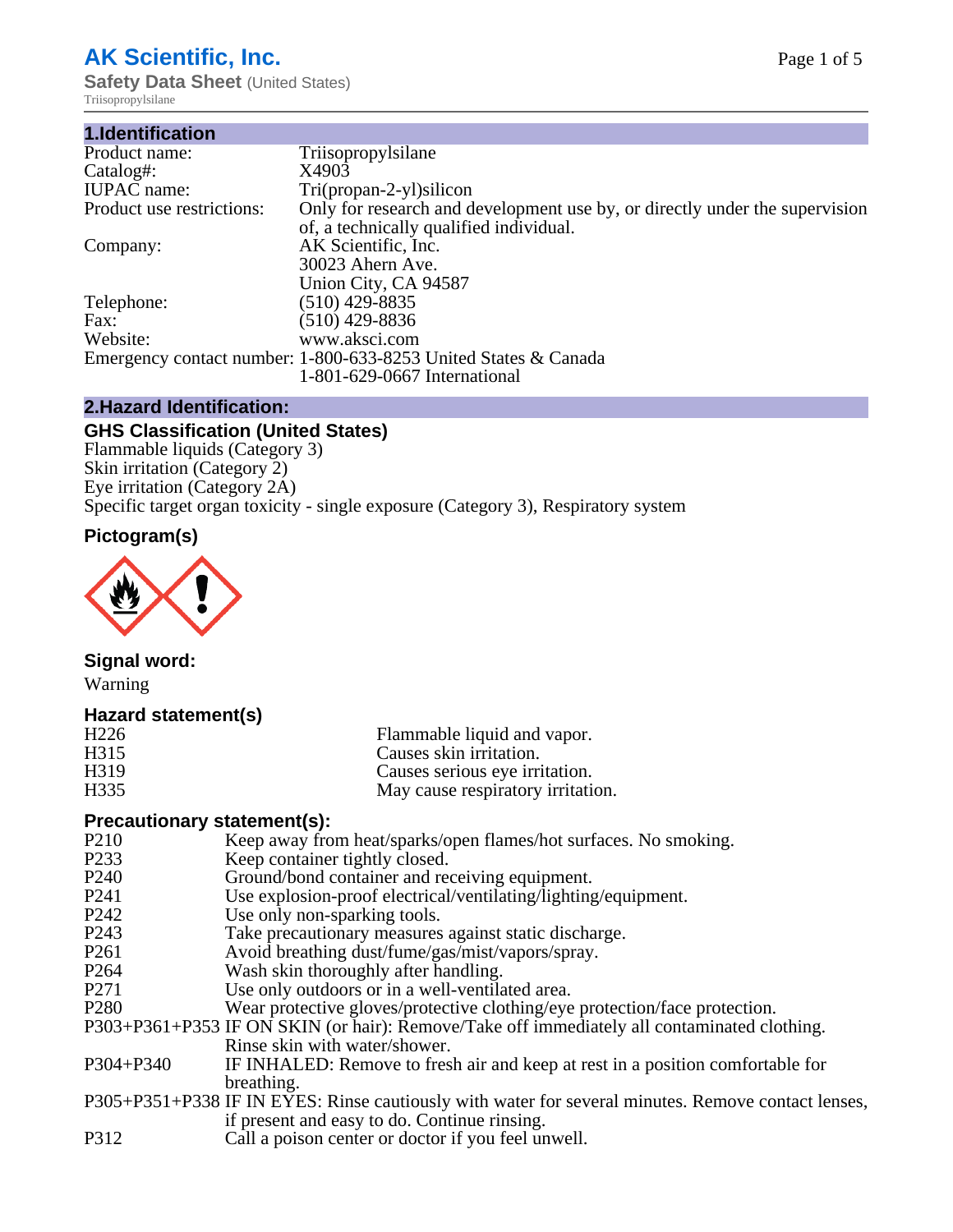| P321             | Specific treatment (see supplemental first aid instructions on this label).        |
|------------------|------------------------------------------------------------------------------------|
| P332+P313        | If skin irritation occurs: Get medical advice/attention.                           |
| P337+P313        | If eye irritation persists: Get medical advice/attention.                          |
| P362             | Take off contaminated clothing and wash before reuse.                              |
| P370+P378        | In case of fire: Use dry sand, dry chemical, CO2, water spray or alcohol-resistant |
|                  | foam for extinction.                                                               |
| P403+P233        | Store in a well-ventilated place. Keep container tightly closed.                   |
| P403+P235        | Store in a well-ventilated place. Keep cool.                                       |
| P <sub>405</sub> | Store locked up.                                                                   |
| P <sub>501</sub> | Dispose of contents/container to an approved waste disposal plant.                 |

### **Hazards not otherwise classified (HNOC) or not covered by GHS:**

None

| 3. Composition/Information on Ingredients |                                |  |
|-------------------------------------------|--------------------------------|--|
| Synonyms:                                 | TIPS; Tri(propan-2-yl) silicon |  |
| $CAS#$ :                                  | 6485-79-6                      |  |
| Purity:                                   | 98% (GC)                       |  |
| EC:                                       | Not available.                 |  |

### **4. First Aid Measures**

**General Information:** Immediately remove any clothing contaminated by the product. Move out of dangerous area. Consult a physician and show this safety data sheet.

**Inhalation:** Move person to fresh air. If not breathing, give artificial respiration. If breathing is difficult, give oxygen. Obtain medical aid.

**Skin contact:** Immediately flush skin with running water for at least 15 minutes while removing contaminated clothing and shoes. Wash clothing before reuse. Obtain medical aid immediately.

**Eye contact:** Immediately flush open eyes with running water for at least 15 minutes. Obtain medical aid immediately.

**Ingestion:** Do NOT induce vomiting without medical advice. Rinse mouth with water. Never administer anything by mouth to an unconscious person. Obtain medical aid immediately.

**Most important symptoms and effects, both acute and delayed:** No further information available. Please see sections 2 and 11.

**Indication of any immediate medical attention and special treatment needed:** No further information available.

#### **5. Fire Fighting Measures**

**Suitable extinguishing media:** Use water spray, dry chemical, carbon dioxide, or chemical foam. **Specific hazards arising from the chemical:** Carbon oxides, Silicon oxides.

**Advice for firefighters:** As in any fire, wear a NIOSH-approved or equivalent, pressure-demand, self-contained breathing apparatus and full protective gear. During a fire, irritating and highly toxic gases may be generated by thermal decomposition or combustion.

#### **6. Accidental Release Measures**

**Personal precautions, protective equipment and emergency procedures:** Wear protective equipment and keep unprotected personnel away. Ensure adequate ventilation. Remove all sources of ignition. Prevent further leak or spill if safe to do so. For personal protective equipment, please refer to section 8.

**Environmental precautions:** Do not let product enter drains, other waterways, or soil.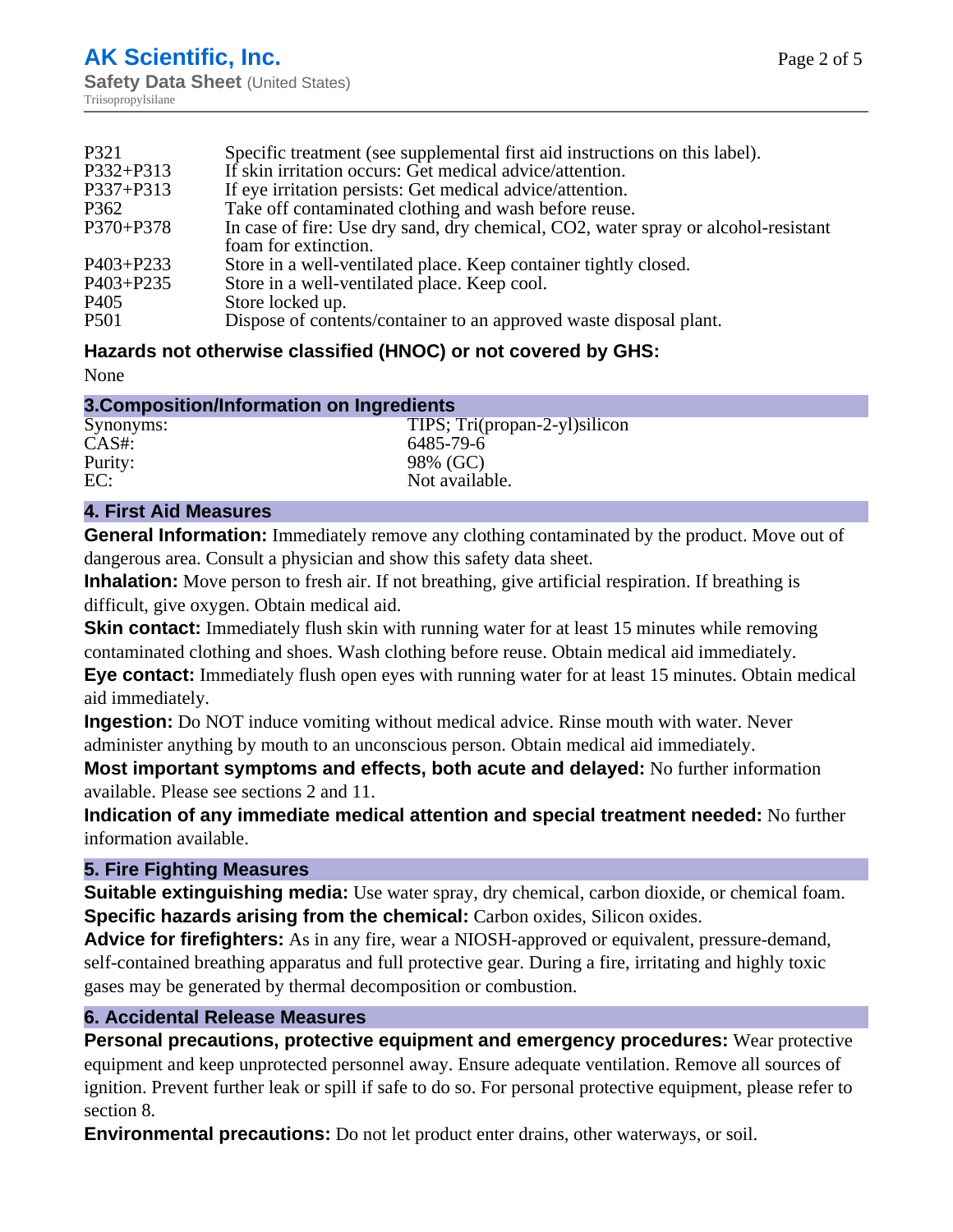**Methods and materials for containment and cleaning up:** Prevent further leak or spill if safe to do so. Vacuum, sweep up, or absorb with inert material and place into a suitable disposal container. Consult local regulations for disposal. See section 13 for further disposal information.

#### **7. Handling and Storage**

**Precautions for safe handling:** Avoid contact with skin, eyes, and personal clothing. Wash hands thoroughly after handling. Avoid breathing fumes. Use only with adequate ventilation. Wear suitable protective clothing, gloves, and eye/face protection. Keep away from sources of ignition. Minimize dust generation and accumulation. Keep container tightly closed. Open and handle container with care. Do not eat, drink, or smoke while handling.

**Conditions for safe storage, including any incompatibilities:** Store in a tightly-closed container when not in use. Store in a cool, dry, well-ventilated area away from incompatible substances. Keep away from sources of ignition. ,Store long-term at room temperature.

#### **8. Exposure Controls/Personal Protection**

#### **Exposure limits:**

| <b>OSHA PEL:</b>  | Not available. |
|-------------------|----------------|
| NIOSH REL:        | Not available. |
| <b>ACGIH TLV:</b> | Not available. |

**Appropriate engineering controls:** Avoid contact with skin, eyes, and clothing. Wash hands before breaks and immediately after handling the product. Facilities storing or utilizing this material should be equipped with an eyewash fountain. Use adequate general and local exhaust ventilation to keep airborne concentrations low.

#### **Personal protection**

| Eyes:        | Based on an evaluation of the eye or face hazards present, wear chemical splash-resistant<br>safety glasses or goggles with side protection. A face shield may be appropriate in some<br>workplaces. Use eyewear tested and approved under appropriate government standards<br>such as OSHA 29 CFR 1910.133 or EU EN166.                                                                                                |
|--------------|-------------------------------------------------------------------------------------------------------------------------------------------------------------------------------------------------------------------------------------------------------------------------------------------------------------------------------------------------------------------------------------------------------------------------|
| Hands:       | Wear gloves selected based on an evaluation of the possible hazards to hands and skin,<br>the duration of use, the physical conditions of the workplace, and the chemical resistance<br>and physical properties of the glove material.                                                                                                                                                                                  |
|              | Skin and body: Protective clothing must be selected based on the hazards present in the workplace, the<br>physical environment, the duration of exposure, and other factors. No fabric can provide<br>protection against all potential hazards; therefore it is important to select the appropriate<br>protective clothing for each specific hazard. At the minimum, wear a laboratory coat and<br>close-toed footwear. |
| Respiratory: | Respirators are not a substitute for accepted engineering control measures such as<br>enclosure or confinement of the operation, general and local ventilation, and substitution<br>of less toxic materials. When respiratory personal protective equipment is appropriate<br>based on an assessment of respiratory hazards in the workplace, use a NIOSH- or<br>CEN-certified respirator.                              |

| 9. Physical and Chemical Properties |                                        |
|-------------------------------------|----------------------------------------|
| <b>Physical State:</b>              | Colorless to light yellow clear liquid |
| Molecular Formula:                  | C9H22Si                                |
| Molecular Weight:                   | 158.36                                 |
| Odor:                               | Not available.                         |
| pH:                                 | Not available.                         |
| <b>Boiling Point Range:</b>         | $166^{\circ}$ C                        |
| Freezing/Melting Point:             | Not available.                         |
| Flash Point:                        | $35-38$ °C                             |
| <b>Evaporation Rate:</b>            | Not available.                         |
|                                     |                                        |

### **9. Physical and Chemical Properties**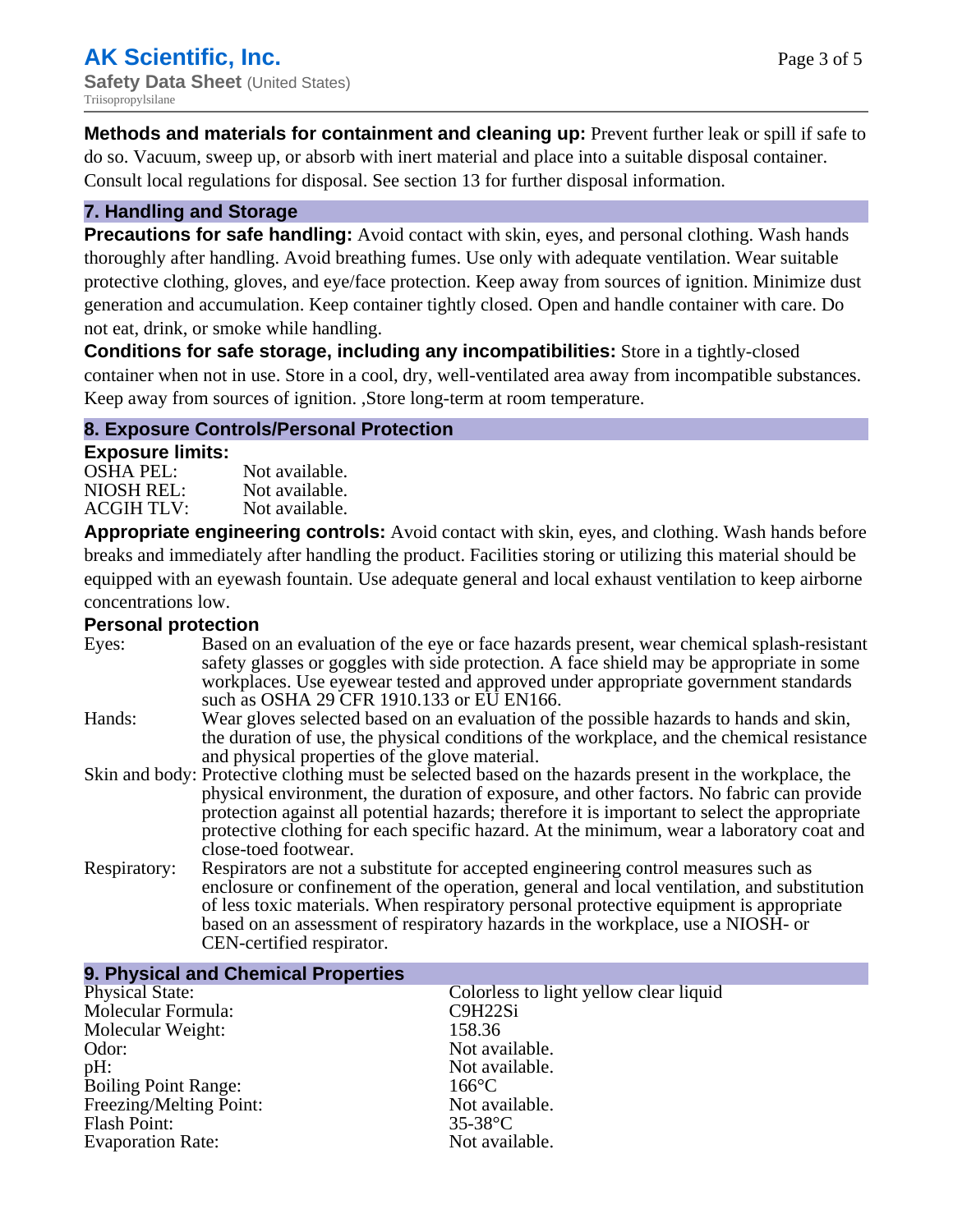# **AK Scientific, Inc. Safety Data Sheet (United States)**

Triisopropylsilane

| Flammability(solid,gas):                                                                                                                                                                                                                                                                                                                                                                                     | Please see section 2. |  |
|--------------------------------------------------------------------------------------------------------------------------------------------------------------------------------------------------------------------------------------------------------------------------------------------------------------------------------------------------------------------------------------------------------------|-----------------------|--|
| Explosive limits:                                                                                                                                                                                                                                                                                                                                                                                            | Not available.        |  |
| Vapor Pressure:                                                                                                                                                                                                                                                                                                                                                                                              | Not available.        |  |
| Vapor Density:                                                                                                                                                                                                                                                                                                                                                                                               | Not available.        |  |
| Solubility:                                                                                                                                                                                                                                                                                                                                                                                                  | Not available.        |  |
| <b>Relative Density:</b>                                                                                                                                                                                                                                                                                                                                                                                     | 0.771-0.775           |  |
| Refractive Index:                                                                                                                                                                                                                                                                                                                                                                                            | 1.4340-1.4370         |  |
| Volatility:                                                                                                                                                                                                                                                                                                                                                                                                  | Not available.        |  |
| Auto-ignition Temperature:                                                                                                                                                                                                                                                                                                                                                                                   | Not available.        |  |
| Decomposition Temperature:                                                                                                                                                                                                                                                                                                                                                                                   | Not available.        |  |
| <b>Partition Coefficient:</b>                                                                                                                                                                                                                                                                                                                                                                                | Not available.        |  |
| $\overline{AB}$ $\overline{BC}$ $\overline{BC}$ $\overline{BC}$ $\overline{BC}$ $\overline{BC}$ $\overline{BC}$ $\overline{BC}$ $\overline{BC}$ $\overline{BC}$ $\overline{BC}$ $\overline{BC}$ $\overline{BC}$ $\overline{BC}$ $\overline{BC}$ $\overline{BC}$ $\overline{BC}$ $\overline{BC}$ $\overline{BC}$ $\overline{BC}$ $\overline{BC}$ $\overline{BC}$ $\overline{BC}$ $\overline{BC}$ $\overline{$ |                       |  |

#### **10. Stability and Reactivity**

| Reactivity:                         |
|-------------------------------------|
| Chemical stability:                 |
| Possibility of hazardous reactions: |
| Conditions to avoid:                |
| Incompatible materials:             |
| Hazardous decomposition products:   |
|                                     |

#### Not available. Stable under recommended temperatures and pressures. Not available. Dust generation. Strong oxidizing agents. Carbon oxides, Silicon oxides.

### **11. Toxicological Information**

| RTECS#                                         |
|------------------------------------------------|
| Acute toxicity:                                |
| Routes of exposure:                            |
| Symptoms related to the physical, chemical and |
| toxicological characteristics:                 |

Not available.

Not available. Inhalation,eye contact, skin contact, ingestion. Skin contact may result in inflammation characterized by itching, scaling, reddening, blistering, pain or dryness. Eye contact may result in redness, pain or severe eye damage. Inhalation may cause irritation of the lungs and respiratory system. Overexposure may result in serious illness or death.

#### **Carcinogenicity**

| Acute toxic effects: Inflammation of the eye is characterized by redness, watering, and itching. Skin<br>inflammation is characterized by itching, scaling, reddening, or, occasionally, |
|------------------------------------------------------------------------------------------------------------------------------------------------------------------------------------------|
|                                                                                                                                                                                          |

| <b>12. Ecological Information</b> |                |
|-----------------------------------|----------------|
| Ecotoxicity:                      | Not available. |
| Persistence and degradability:    | Not available. |
| Bioaccumulative potential:        | Not available. |
| Mobility in soil:                 | Not available. |
| Other adverse effects:            | Not available. |

#### **13. Disposal Considerations**

| Disposal of waste: | Chemical waste generators must determine whether a discarded chemical is       |
|--------------------|--------------------------------------------------------------------------------|
|                    | classified as hazardous waste. US EPA guidelines for the classification        |
|                    | determination are listed in 40 CFR 261.3. Additionally, waste generators must  |
|                    | consult state and local hazardous waste regulations to ensure complete and     |
|                    | accurate classification. Observe all federal, state and local regulations when |
|                    | disposing of the substance.                                                    |
|                    |                                                                                |

Disposal of packaging: Do not reuse containers. Dispose of as unused product.